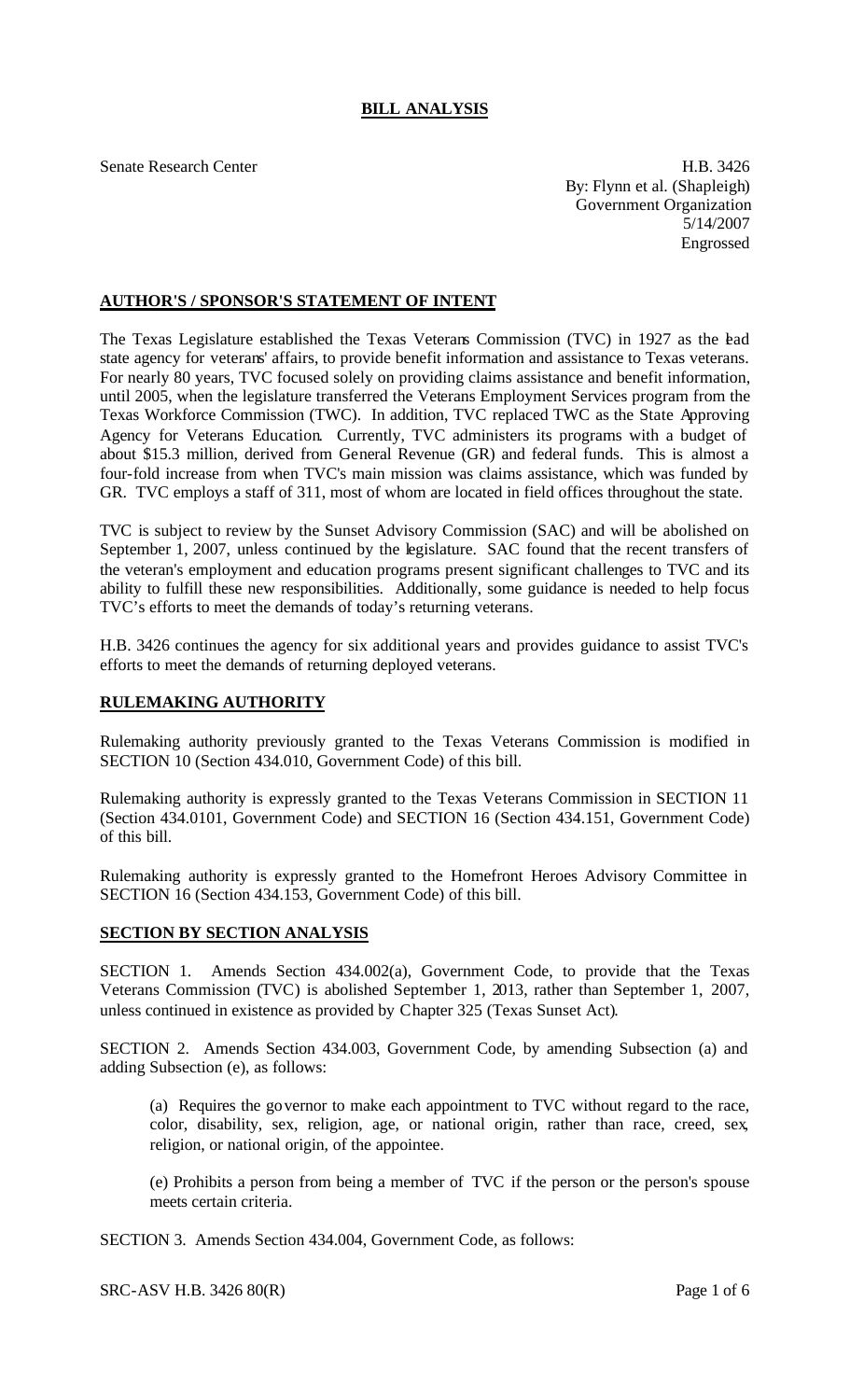Sec. 434.004. CONFLICT OF INTEREST. (a) Defines "Texas trade association."

(b) Prohibits a person from being a TVC employee employed in a "bona fide executive, administrative, or professional capacity," as that phrase is used for purposes of establishing an exemption to the overtime provisions of the federal Fair Labor Standards Act of 1938 (29 U.S.C. Section 201 et seq.), if the person meets certain criteria.

(c) Prohibits certain persons from serving as a member of TVC.

(d) Creates this subsection from existing text.

SECTION 4. Amends Section 434.005, Government Code, as follows:

Sec. 434.005. REMOVAL. (a) Provides grounds for removal for a member of TVC.

(b) Provides that the validity of an action of TVC is not affected by the fact that it is taken when a ground for removal of a TVC member exists.

(c) Requires the executive director, if the executive director has knowledge that a potential ground for removal exists, to notify the presiding officer of TVC of the potential ground. Requires the presiding officer to then notify the governor and the attorney general that a potential ground for removal exists. Requires the executive director, if the potential ground for removal involves the presiding officer, to notify the next highest ranking officer of TVC, who is required to then notify the governor and the attorney general that a potential ground for removal exists.

SECTION 5. Amends Section 434.006, Government Code, as follows:

Sec. 434.006. OFFICERS; COMMISSION ACTIONS. (a) Requires the governor to designate a member of TVC as presiding officer to serve in that capacity at the pleasure of the governor.

(b) Requires TVC to annually elect from among its members an assistant presiding officer and a secretary, rather than a chairman, a vice-chairman, and a secretary.

(c) Redesignated from existing Subsection (b).

SECTION 6. Amends Subchapter A, Chapter 434, Government Code, by adding Section 434.0061, as follows:

Sec. 434.0061. TRAINING. (a) Prohibits a person who is appointed to and qualifies for office as a member of TVC from voting, deliberating, or being counted as a member in attendance at a meeting of TVC until the person completes a training program that complies with this section.

(b) Requires the training program to provide the person with certain information.

(c) Entitles a person appointed to TVC to reimbursement, as provided by the General Appropriations Act, for travel expenses incurred in attending the training program regardless of whether the attendance at the program occurs before or after the person qualifies for office.

SECTION 7. Amends Section 434.007, Government Code, as follows:

Sec. 434.007. DUTIES. Requires TVC to collect certain information, including the status and quality of health care in certain veteran facilities, other than veterans homes, operated by this state, the federal government, or a private entity, by a certain date, in a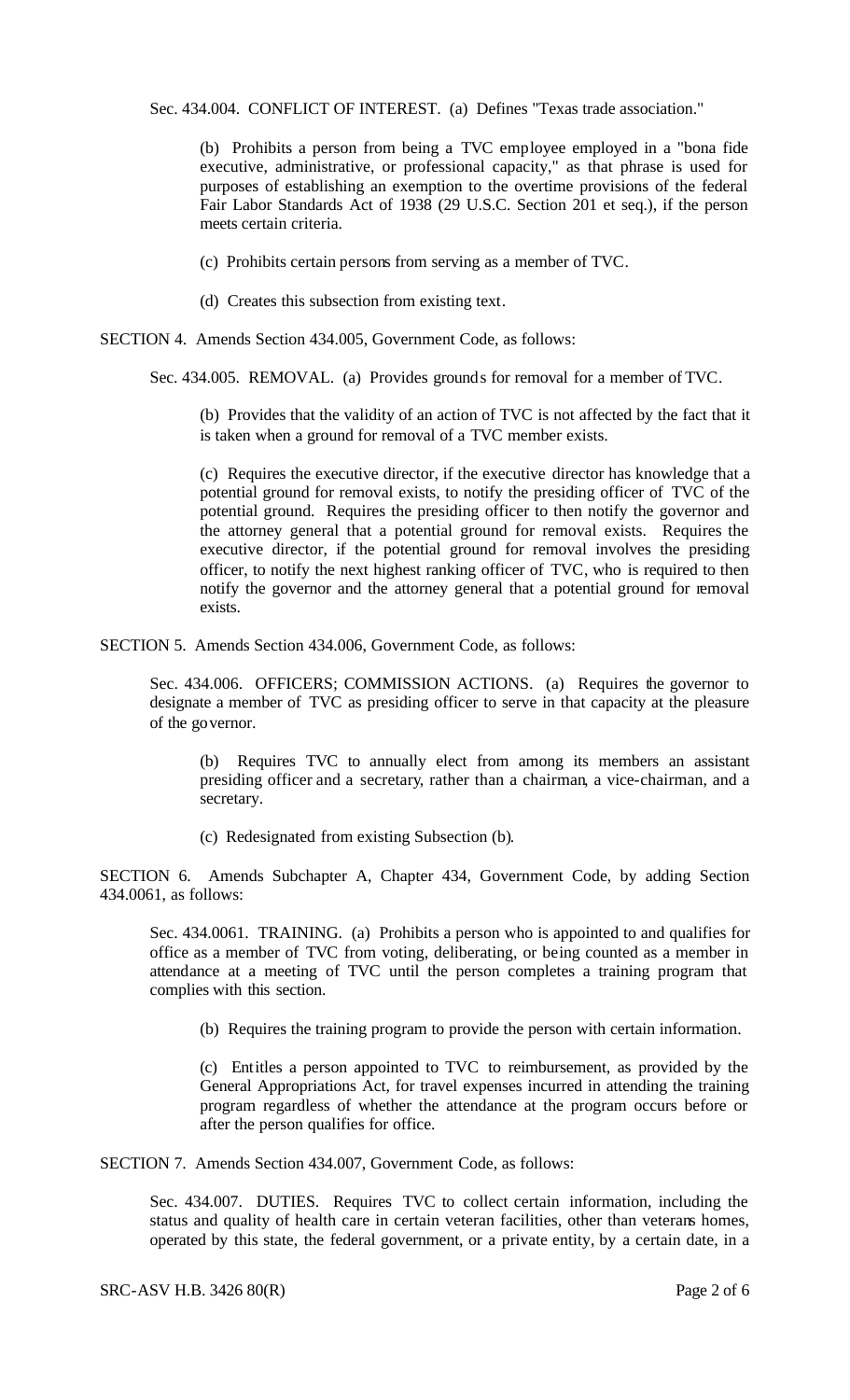certain manner, and report it to both houses of the legislature and the governor. Makes conforming changes.

SECTION 8. Amends Subchapter A, Chapter 434, Government Code, by adding Sections 434.0076 through 434.0078, as follows:

Sec. 434.0076. RECORD OF COMPLAINTS. (a) Requires TVC to maintain a system to promptly and efficiently act on complaints filed with it. Requires TVC to maintain information about parties to the complaint, the subject matter of the complaint, a summary of the results of the review or investigation of the complaint, and its disposition.

(b) Requires TVC to make information available describing its procedures for complaint investigation and resolution.

(c) Requires TVC to periodically notify the complaint parties of the status of the complaint until final disposition.

Sec. 434.0077. NEGOTIATED RULEMAKING AND ALTERNATIVE DISPUTE RESOLUTION PROCEDURES. (a) Requires TVC to develop and implement a policy to encourage the use of certain negotiated rulemaking and alternative dispute resolution procedures.

(b) Requires TVC's procedures relating to alternative dispute resolution to conform, to the extent possible, to any model guidelines issued by the State Office of Administrative Hearings for the use of alternative dispute resolution by state agencies.

(c) Requires TVC to designate a trained person to follow certain procedures and collect certain information.

Sec. 434.0078. CLAIMS ASSISTANCE SERVICES. (a) Requires TVC to adopt procedures for administering claims assistance services under Section 434.007(5). Sets forth the procedures for administering claims assistance.

(b) Sets forth requirements for TVC in developing procedures under Subsection (a).

SECTION 9. Amends Subchapter A, Chapter 434, Government Code, by adding Section 434.0091, as follows:

Sec. 434.0091. SEPARATION OF POLICYMAKING AND MANAGEMENT RESPONSIBILITIES. Requires TVC to develop and implement policies that clearly separate the policymaking responsibilities of TVC and the management responsibilities of the executive director and the staff of TVC.

SECTION 10. Amends Section 434.010, Government Code, as follows:

Sec. 434.010. RULES. (a) Creates this subsection from existing text.

(b) Requires TVC to adopt procedures for receiving input and recommendations from interested persons regarding the development of rules and policies.

SECTION 11. Amends Subchapter A, Chapter 434, Government Code, by adding Section 434.0101, as follows:

Sec. 434.0101. ADVISORY COMMITTEES. (a) Authorizes TVC, in developing procedures under Section 434.010, to establish and appoint members to an advisory committee to advise and make recommendations to TVC on programs, rules, and policies affecting the delivery of services to veterans.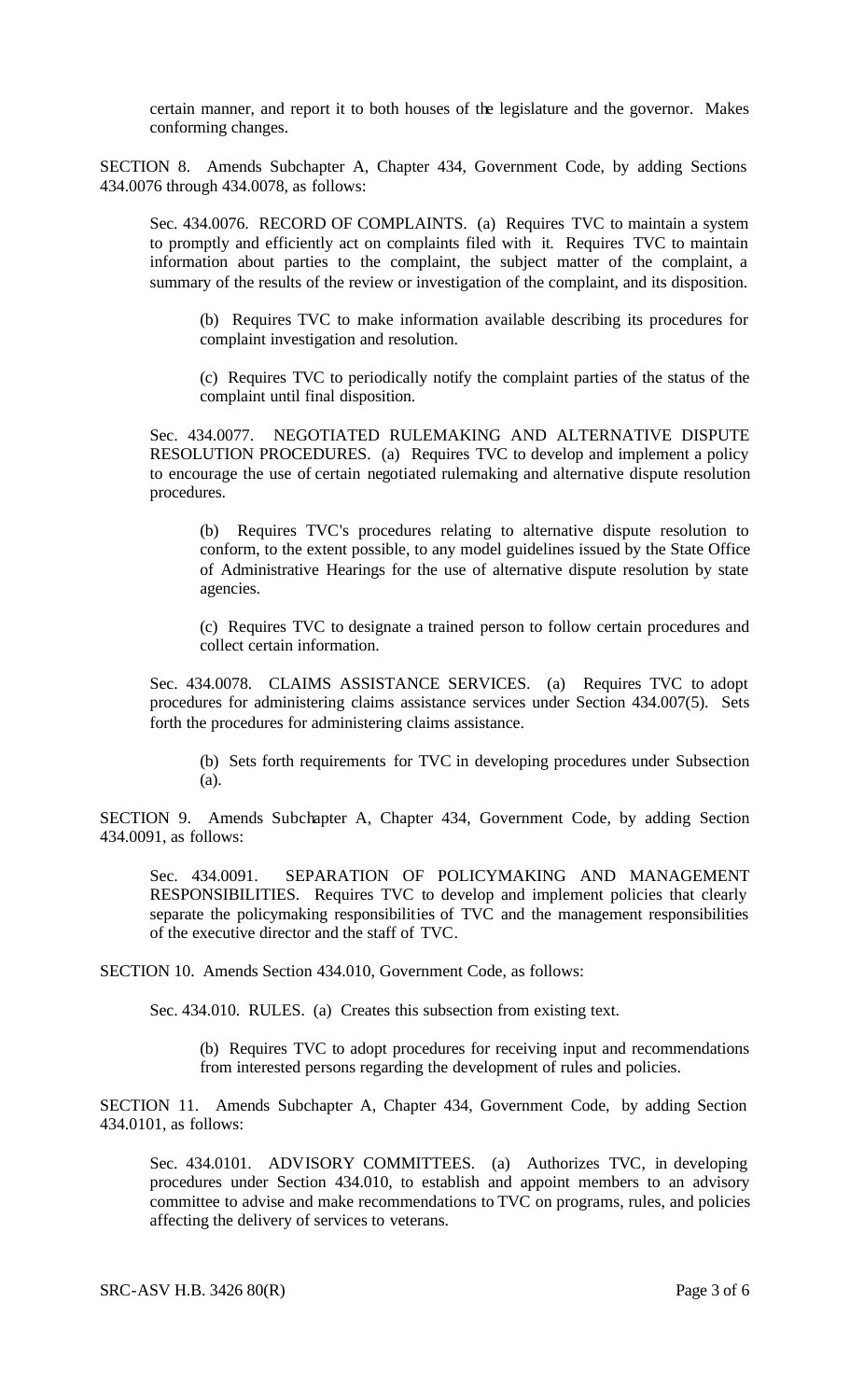(b) Requires TVC, if it establishes an advisory committee under Subsection (a), to adopt rules regarding certain procedures, requirements, and qualifications of the committee and its members.

SECTION 12. Amends Subchapter A, Chapter 434, Government Code, by adding Section 434.0151, as follows:

Sec. 434.0151. PUBLIC PARTICIPATION. Requires TVC to develop and implement policies that provide the public with a reasonable opportunity to appear before it and to speak on any issue under its jurisdiction.

SECTION 13. Amends Section 434.038, Government Code, by amending Subsections (a) and (d) and adding Subsections (a-1), (e), and (f), as follows:

(a) Requires a veterans county service officer (officer), in order to maintain certification, to complete continuing training to the extent required by TVC, rather than attend at least one TVC training conference a year.

(a-1) Requires TVC to develop and implement methods for providing training to officers. Authorizes the methods to include Internet-based seminars, participation through videoconference, cooperation with training provided by the United States Department of Veterans Affairs (VA), and other methods as appropriate.

(d) Requires TVC to develop standard course materials, training curriculum, and examinations to be used for county service officer certification and VA accreditation. Requires TVC members to approve the course materials, training curriculum, and examinations before it may distribute the materials and administer examinations.

(e) Sets forth requirements for course materials and examinations and requires TVC to develop a training handbook containing certain information.

(f) Redesignated from existing Subsection (d). Makes a nonsubstantive change.

SECTION 14. Amends Subchapter B, Chapter 434, Government Code, by adding Section 434.039, as follows:

Sec. 434.039. COORDINATION WITH COUNTY SERVICE OFFICERS AND COMMISSIONERS COURTS. Requires TVC to develop and adopt certain procedures to coordinate with county service officers and county commissioners courts.

SECTION 15. Amends Subchapter C, Chapter 434, Government Code, by adding Section 434.107, as follows:

Sec. 434.107. USE OF TECHNOLOGY. Requires TVC to implement a policy requiring it to use appropriate technological solutions to improve the commission's ability to perform its functions. Requires the policy to ensure that the public is able to interact with TVC on the Internet.

SECTION 16. Amends Chapter 434, Government Code, by adding Subchapter D, as follows:

#### SUBCHAPTER D. TEXAS HOMEFRONT HEROES PROGRAM

Sec. 434.151. TEXAS HOMEFRONT HEROES PROGRAM. (a) Provides that the Texas Homefront Heroes program is a program of TVC and is established to provide temporary financial assistance and other services to the family members of personnel on active duty with certain armed forces entities.

(b) Requires TVC, in consultation with the advisory committee established under Section 434.153, to adopt rules as necessary to implement the program.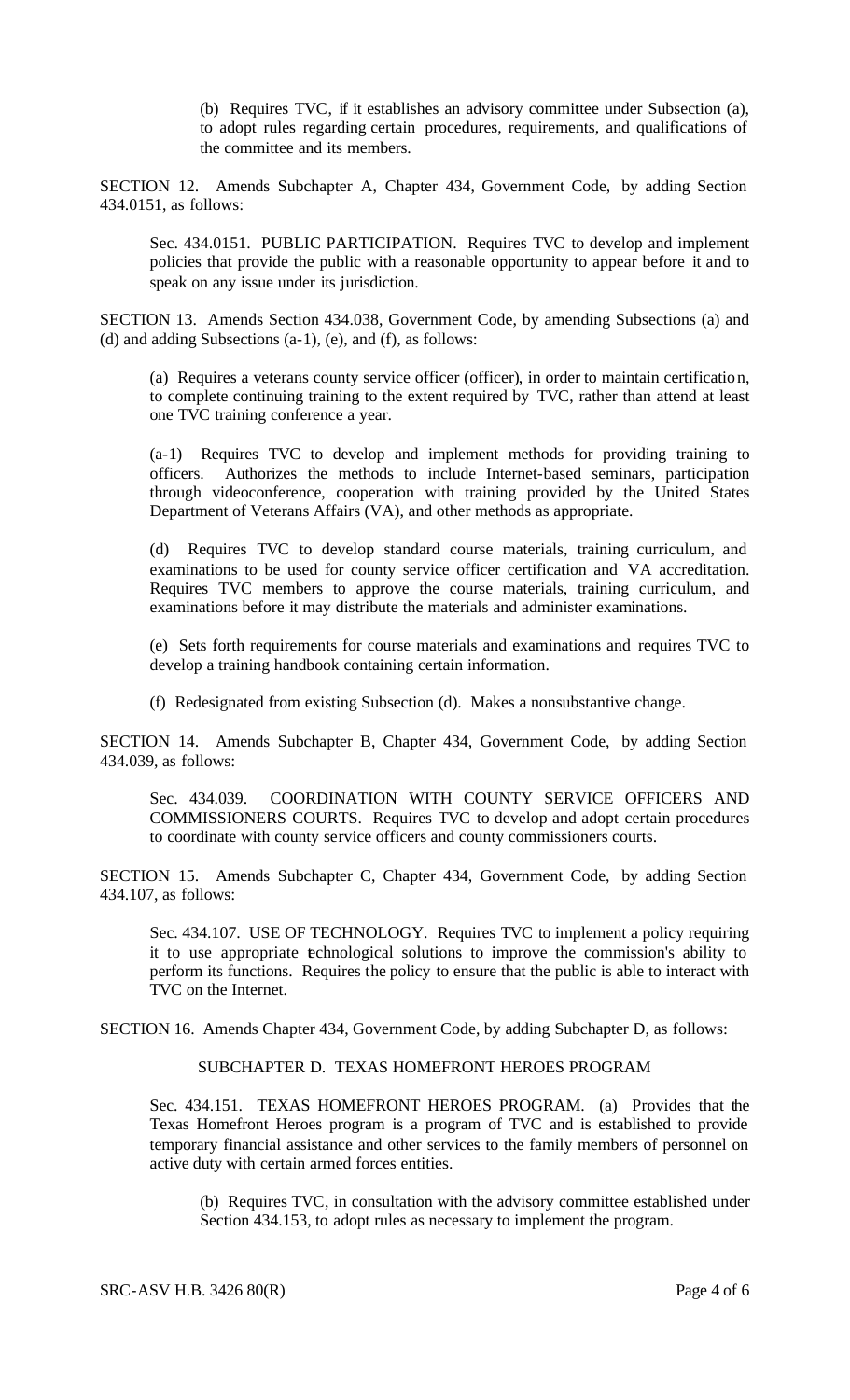Sec. 434.152. HOMEFRONT HEROES ACCOUNT. (a) Provides that the homefront heroes account is created in the general revenue fund.

(b) Provides that money in the homefront heroes account may be appropriated only for the purposes of this subchapter.

(c) Authorizes TVC to accept grants, gifts, or legislative appropriations from any public or private source for the purposes of the program and requires deposit of any money received as a grant, gift, or appropriation to the credit of the homefront heroes account.

Sec. 434.153. ADVISORY COMMITTEE. (a) Requires TVC to establish a homefront heroes advisory committee to assist it in implementing the program created under this subchapter.

(b) Sets forth the advisory committee's composition and appointment procedure.

(c) Provides that members of the advisory committee serve without compensation but may be reimbursed for actual and necessary expenses related to the performance of committee duties as provided by the General Appropriations Act.

(d) Provides that reimbursement of expenses under Subsection (c) is subject to approval by TVC.

(e) Requires the members of the advisory committee to elect a presiding officer from among the members and to adopt rules governing the operation of the committee.

(f) Requires the advisory committee to meet at the call of the presiding officer at least once each year.

(g) Requires the committee to make recommendations to TVC regarding certain aspects of the program.

(h) Provides that Chapter 2110 (State Agency Advisory Committees) does not apply to the advisory committee.

SECTION 17. Amends Chapter 164, Natural Resources Code, by adding Section 164.0052, as follows:

Sec. 164.0052. COLLECTING INFORMATION; REPORT. (a) Requires the Veterans' Land Board (board) to collect information relating to the status and quality of health care provided to veterans in this state through all veterans homes operated by the state or by a private entity under contract with the state to provide the care.

(b) Requires the board, not later than December 1 of each even-numbered year, to publish a report on the status and quality of health care provided through veterans homes to veterans in this state based on the information collected under Subsection (a). Requires the board to submit the report to both houses of the legislature and the governor.

SECTION 18. (a) Authorizes TVC to conduct a study on male and female veterans who return from the war in Afghanistan or Iraq to determine what services are necessary to assist the veterans in the ir return from the war.

(b) Provides that TVC is encouraged to ensure that the diversity and contributions of all veterans of Texas are well-documented.

SECTION 19. Makes application of Section 434.0061, Government Code, as added by this Act, prospective to September 1, 2007.